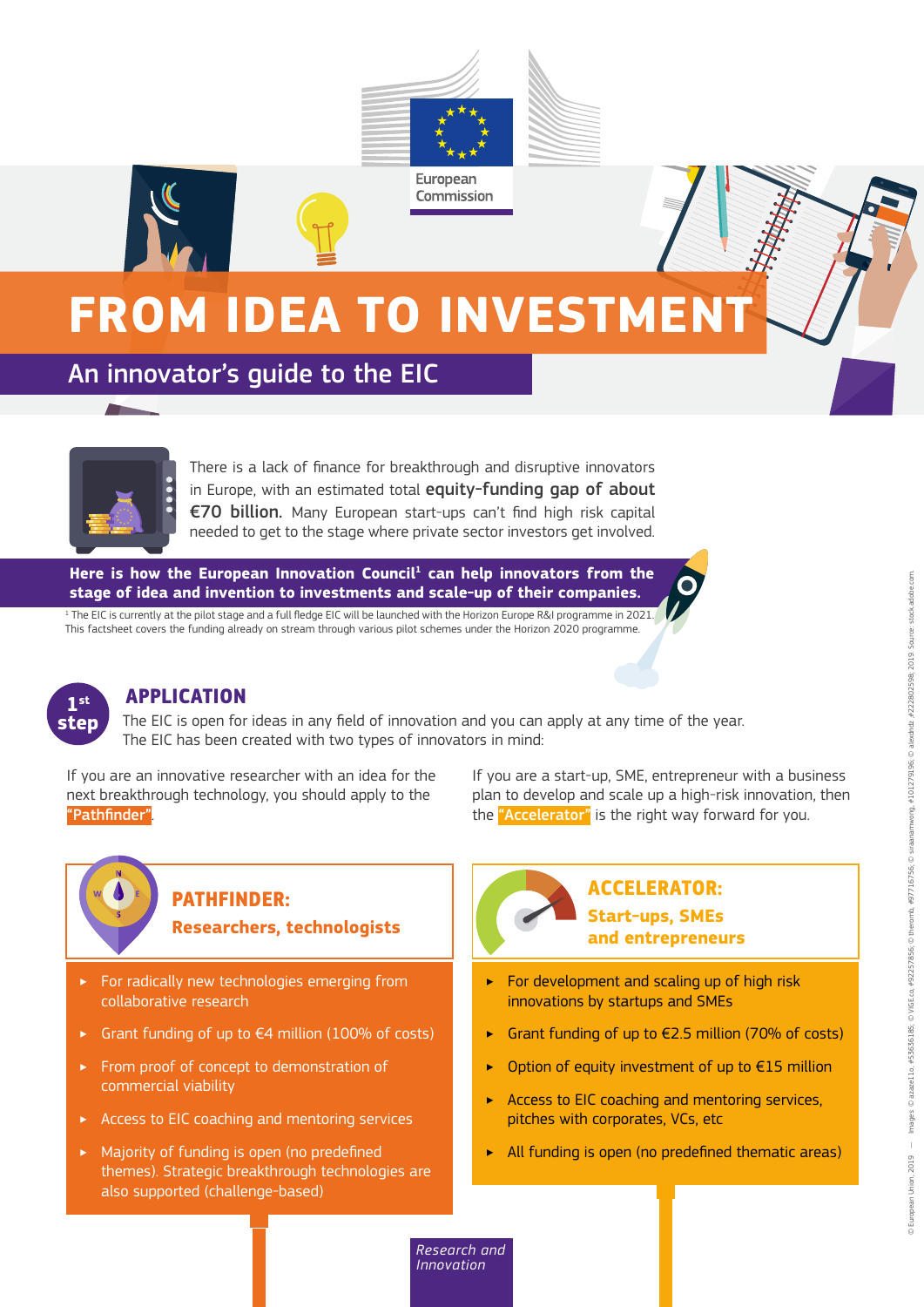

The application will be dealt with in the EIC one-stop-shop, bringing together **support for EU innovation across EU agencies and a dedicated investment vehicle** (for equity). All applications are assessed by independent evaluators with a tailored mix of research, technical and business expertise.



Pathfinder applications must be **interdisciplinary**, offer a **radical vision** and a **breakthrough technology target**.

They will also be assessed on their potential to **create new markets and social and economic impacts**.



Applications to the accelerator will be assessed first by a set of independent experts based on their potential for **future social or economic impact or market creation, the high risk/ high potential nature of the innovation, and the business plan.**



The applicants with the highest overall assessments will be invited to **pitch to a panel** of experienced investors and entrepreneurs who will take a go/no-go decision.



### **3rd step**

### **Grant Only**

Applicants will be informed about the results of the assessment by independent experts within five months of closure of the call, and successful applicants will receive the grant three months later.

### **Grant Only**

Applicants will be informed about the result within one month and receive grants within five months.

### **Grant + Equity**



Applicants will be informed about

the result within one month and receive grants within five months. For the equity, additional due diligence will be undertaken before receiving the investment.